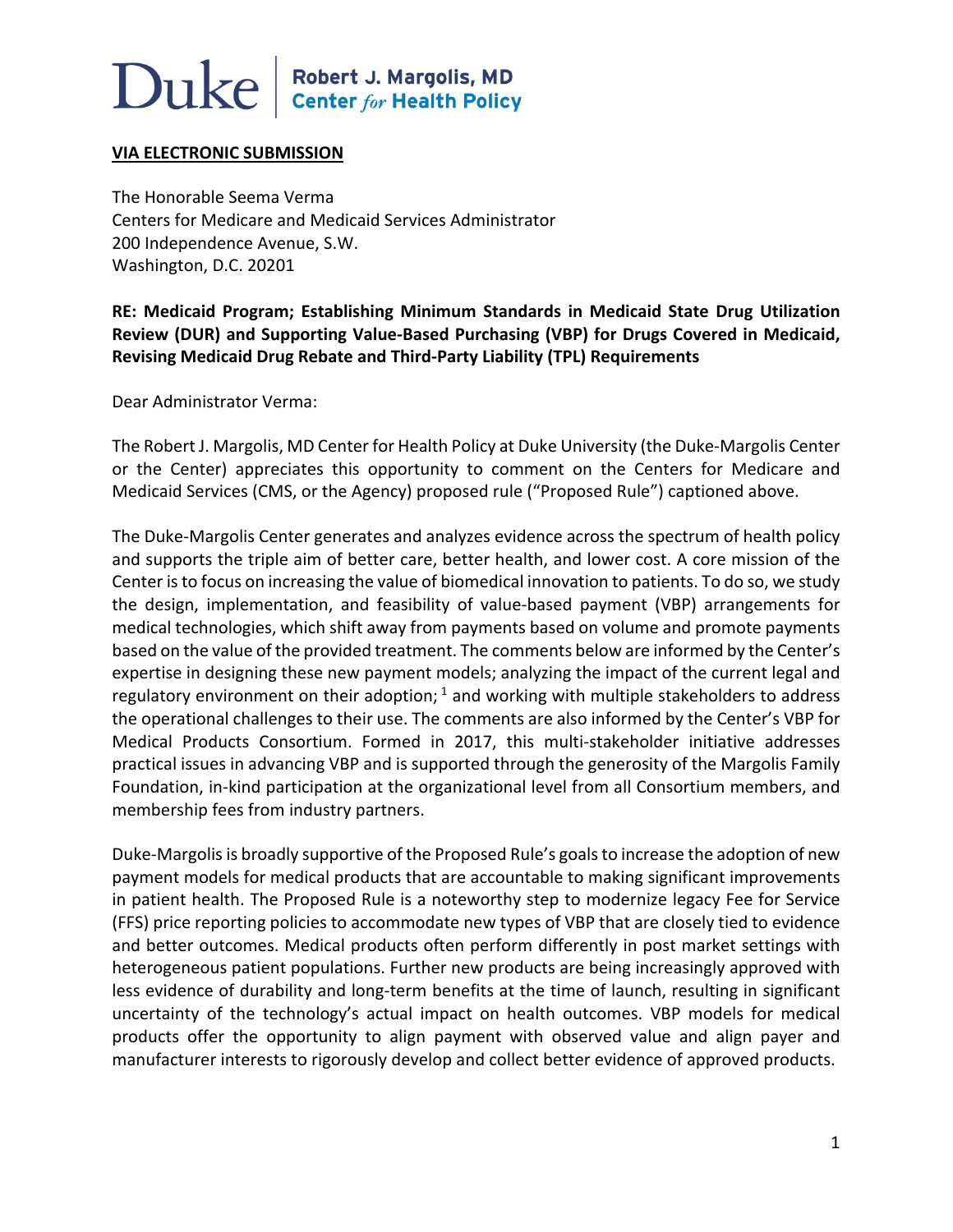## $\bf Duke \parallel^{Robert \, J. \, Margolis, \, MD}_{\, Center \, for \, Health \, Policy}$

As Duke-Margolis has described, $2$  legislative and regulatory barriers limit the development of VBP arrangements. These barriers include concerns about establishing an artificially low Medicaid Best Price (MBP) $3$  when a drug does not perform well in a single patient, or violating the federal Anti-Kickback Statute (AKS). We appreciate CMS's acknowledgement in the Proposed Rule of the challenges posed for VBP arrangements by the existing MBP rules, and for proposing, for the first time, specific solutions for addressing the determination of MBP in the context of VBP.

While supportive, Duke-Margolis is concerned that the Proposed Rule, as written, may not facilitate the adoption at scale of meaningful VBP models. We outline three guiding principles for CMS to consider in final rulemaking and propose several specific considerations to the Proposed Rule's regulatory language. We also outline how those considerations can create distinct improvements in the medical technology payment environment relative to the status quo.

### Guiding Principles and How They Impact Final Rulemaking

As CMS undergoes the task of final rulemaking, we propose that its process be guided by the following foundational principles:

- 1. **Medicaid programs should continue to receive a discount from the best commercial marketplace prices, whether commercial payers use FFS or VBP arrangements.** The best mechanism for meeting the intent of the MBP statute as VBP contracts expand is the weighted average MBP calculation as facilitated by the revised bundled sales provision.
- 2. To expand VBP arrangements in Medicaid and maximize their impact, **states will benefit from sustained support from CMS to develop new strategies, infrastructure, and partnerships to overcome implementation challenges**. As follow-up to implementing the rule, CMS has the opportunity for new regulatory language for final rulemaking to enhance Supplemental Rebate Agreements to make them more appropriate for state VBP contracting and assistance for longitudinal data tracking and reporting; scaling of best practices; and leveraging expertise of public-private sector partnerships after the rule is finalized.
- 3. **Payers and manufacturers should have the flexibility to develop a range of models** in order to evaluate which models enable greater risk-sharing, better outcomes, and payment that is commensurate with observed benefits. As stakeholders implement new VBP models, there will be additional need for CMS and the Department of Health and Human Services Office of Inspector General (HHS OIG) to provide targeted, future clarifications on new models or types of contracting processes that emerge.

### Duke-Margolis Comments on Specific Provisions of the Rule

To support the guiding principles above, we propose several specific considerations to the Proposed Rule's regulatory language. Our comments and recommendations focus on three areas: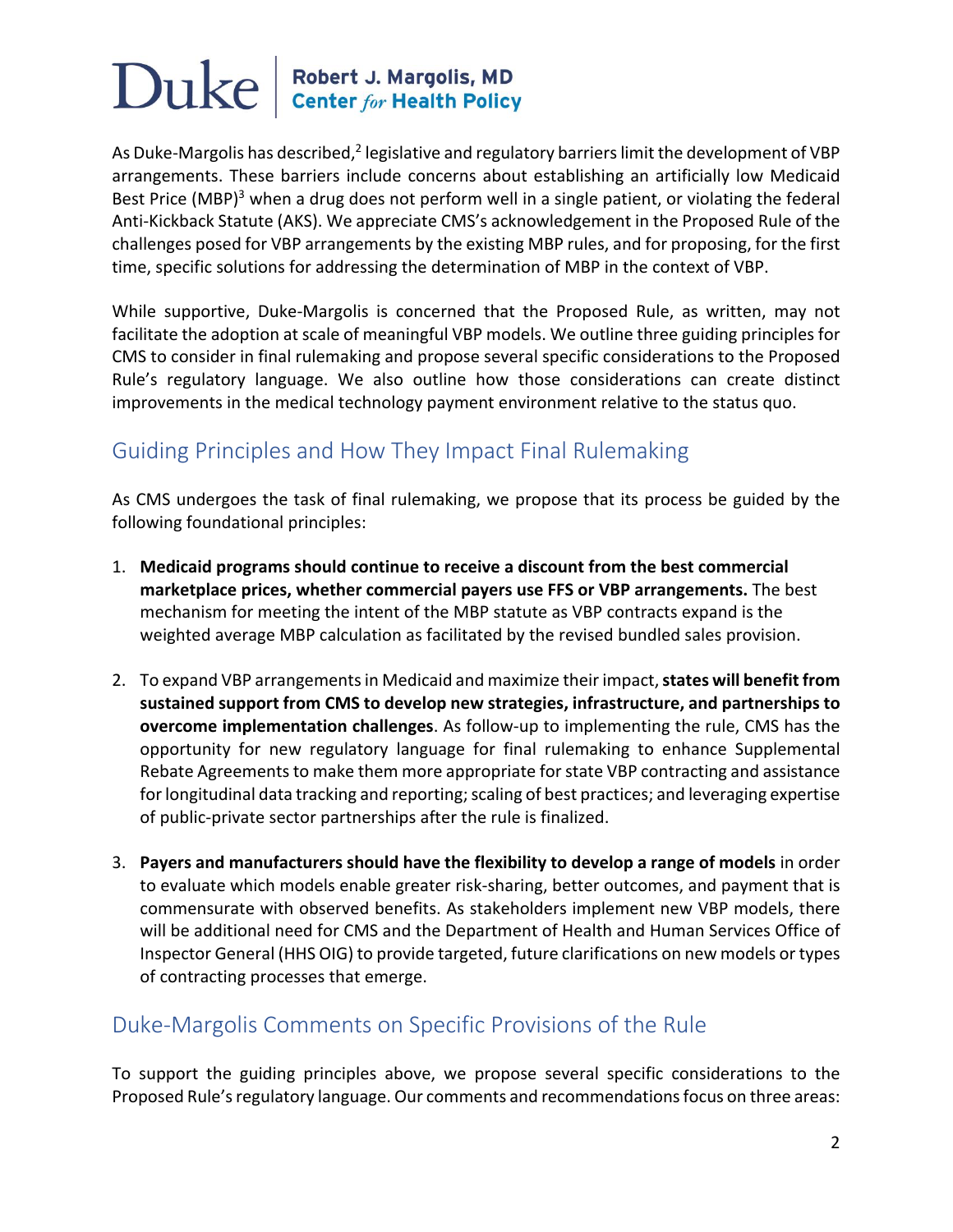## $\bf Duke \parallel^{Robert \, J. \, Margolis, \, MD}_{\, Center \, for \, Health \, Policy}$

1) defining value-based payment; 2) accommodating VBP when reporting MBP; and 3) addressing the challenges of VBP implementation.

#### Area 1: Defining Value-Based Payment

CMS has proposed two broad categories of value-based payment arrangements, one which includes evidence-based measures and a second that includes outcomes-based measures. CMS's definition of value-based arrangements using evidence-based measures is arrangements that *substantially link the cost of a drug product to the existing evidence of effectiveness and potential value for specific uses of that product.* The definition of outcome-based arrangement is similar and defined as: *actual performance in a patient or population, or a reduction in other medical expenses.*

The distinction that CMS proposes between 'evidence based' and 'outcomes based' approaches to designing a VBP arrangement is unclear and introduces potentially confounding language. Performance measures in outcome-based arrangements are inherently based on benchmarks of effectiveness derived from evidence. In addition, the definition CMS proposes for 'evidencebased' would allow for arrangements where a measure is only tangentially related to the product's benefit to the patient or health care system. For example, a manufacturer may propose that payment is at risk solely based on patient adherence. Under CMS' definition, this may be allowable as an 'evidence-based' VBP arrangement because patient adherence is related to existing evidence of the product's potential value. However, if the drug is meant to significantly improve functional status, patient adherence is only indirectly related to this benefit.

#### **We propose that CMS:**

- **Consider the Duke Margolis framework that categorizes value-based arrangements to clarify the payment arrangements included in the regulation.** Duke-Margolis developed a framework for categorizing value-based payment reform for medical technologies<sup>4</sup> that provides a roadmap for the range of reforms that have been characterized as "value-based" payment for medical products. In this framework, for all types of payment arrangements, negotiated payments may be linked to prior evidence on effectiveness. Furthermore, this framework further outlines models where payment can ex-ante reflect differences in expected value across patient groups and can include quality reporting adjustments, or is expost adjusted based on actual observed results in a treated patient or population, relative to specific benchmarks of effectiveness; and provides the structure for designing VBP arrangements by outlining varying levels of sophistication in assessing value of a medical technology through outcome or performance measures. Across the spectrum of the types of VBP arrangements, payments are retrospectively adjusted based on performance measures of value that can include patient reported outcomes, clinical outcomes, and total cost of care.
- **Define value-based payment as a voluntary arrangement between a payer and a manufacturer that substantially ties total payments for a product to its expected or observed performance in a patient or population.** In this definition 'performance' is further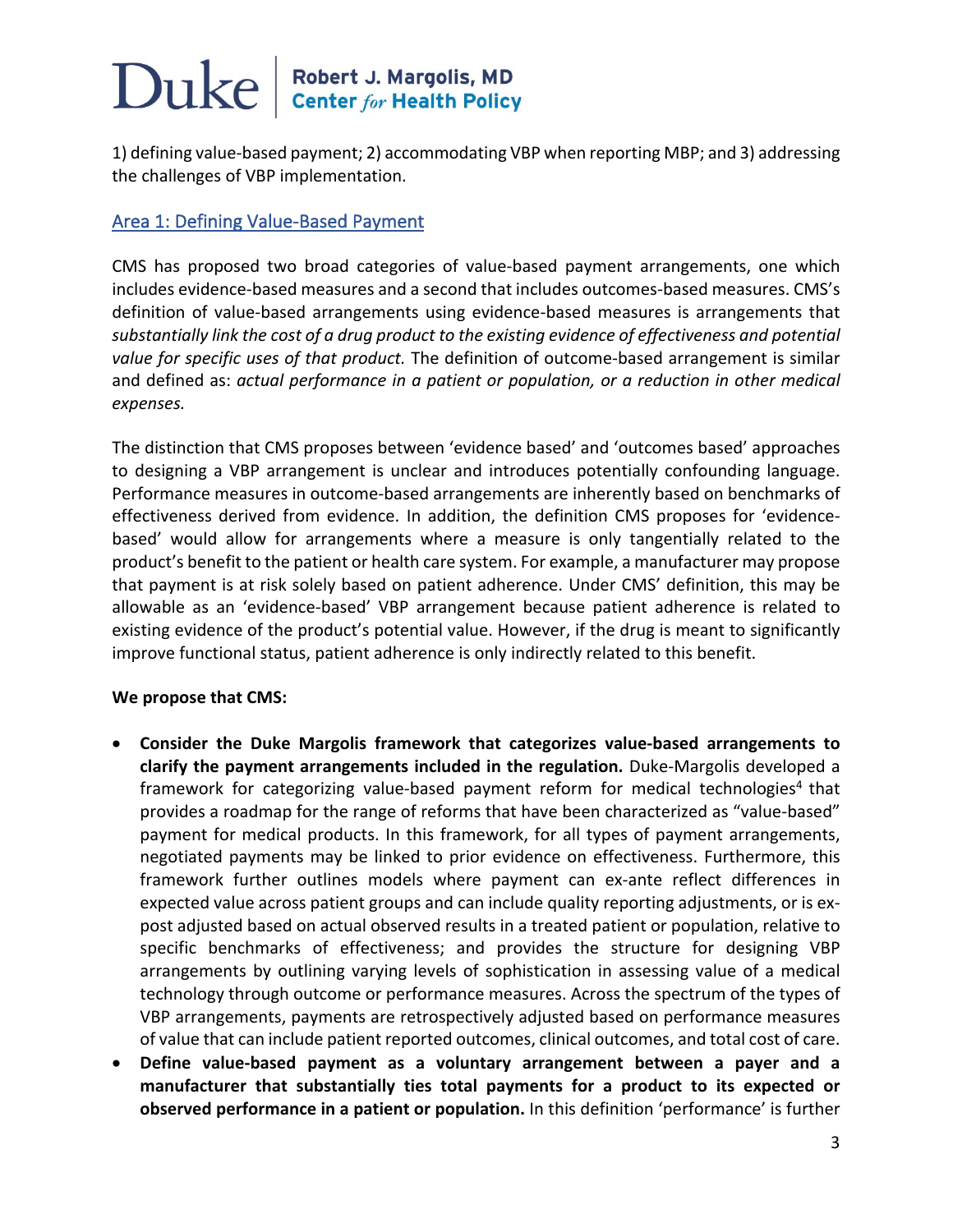clarified to mean that the product is either prospectively or retrospectively evaluated based on a negotiated measure or measures. This definition will allow for indication-based models where a product's payment may be negotiated to reflect uncertainty around its impact or if the product has a benefit for specific uses. Indication-based models would incorporate value assessments like those done by the Institute for Clinical and Economic Review (ICER) where limited initial evidence is used to consider potential pricing thresholds. Clarity in ensuring that the regulatory definition can be operationalized will be essential to ensure accurate reporting of manufacturer-payer arrangements.

#### *Characterizing "substantial" value-based payment arrangements*

CMS also requested comments on how to characterize the term 'substantially' in the value-based payment definition, specifically, how much of a drug's payment should be associated with outcomes-based measures in order for it to be considered a value-based payment. The wide applications of value-based payment for different types of drugs, outcomes, and patient populations precludes defining a single threshold by which payment should be associated with measures. Placing 30% of payment at-risk for a product that is intended to significantly reduce mortality may be reasonably considered to be substantial to many payers and manufacturers; on the other hand, placing 90% of payment at-risk for an outcome only tangentially related to the product's intended benefit may not be considered substantial by stakeholders.

Following our third guiding principle, we believe that payers and manufacturers should have the opportunity to implement value-based payment arrangements in order to develop evidence of what models are appropriate. CMS should be actively involved in this monitoring and evaluation process in order to develop policy responses best suited for this emerging market. To the extent that CMS insists on establishing explicit regulatory language that quantifies "substantial" in the value-based payment definition, we propose that CMS design a threshold that provides a moderate incentive to participate in VBP payment over Fee for Services without discouraging VBP adoption. CMS's proposed illustrative threshold in the Proposed Rule, 80% – 90%, would almost certainly produce a chilling effect for both payers and manufacturers in adopting new VBPs. Instead, if a threshold is required, we would recommend a threshold of at least 25-30% which we think would be broadly enabling for VBP implementation and are similar to the current statutory rebates that Medicaid receives.

### Area Two: Accommodating VBP when Reporting MBP

CMS has introduced two different methodologies by which manufacturers can accommodate VBP arrangements when reporting MBP: (1) as qualified bundled sales, and (2) using multiple best prices.

#### *Bundled Sales Definition*

Currently used in FFS arrangements, the regulatory bundled sales construct allows manufacturers to allocate discounts proportionately across qualified drug sales for the purpose of price reporting. We applaud the Agency for proposing to amend the bundled sales definition so that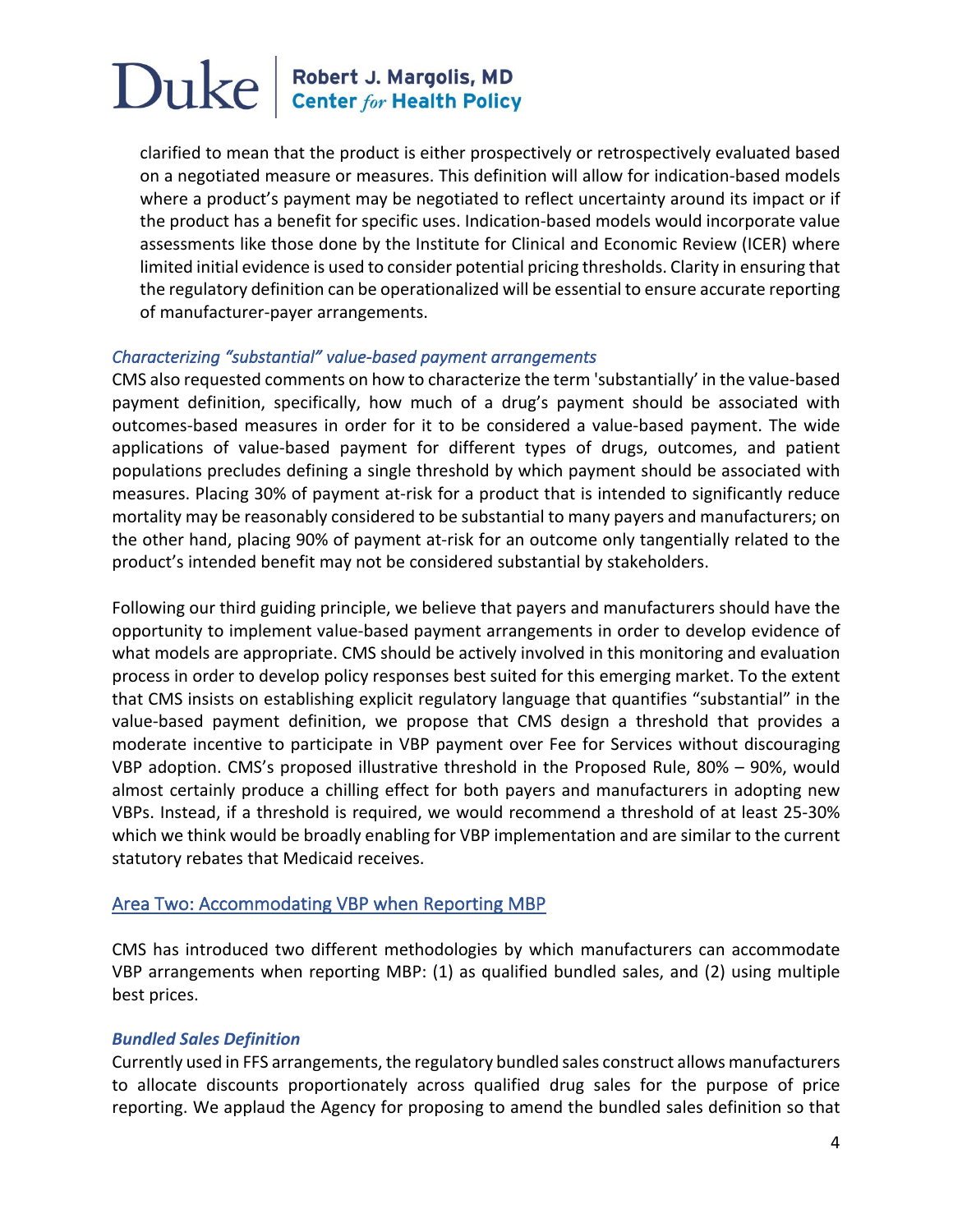### $\sum$ U $ke$  Robert J. Margolis, MD

VBP arrangements could be included in it if they contain a performance requirement such as an outcome measurement metric. Importantly for VBP, this would facilitate a weighted average calculation of MBP, reflecting the failures *and* the successes of the therapy in a patient population,5 so as not to "*reset the manufacturer's best price based upon the ultimate price of one unit of a drug*" (NPRM, p. 37292). This would still provide states with the best marketplace prices.

However, we offer three refinements to CMS's Proposed Rule. First, as described above, the Proposed Rule's VBP definition requires a "substantial" link between the final drug cost and the outcome metrics, with 90% given as an example of a threshold. Because the proposed regulatory language in the revised bundled sales provision includes the term "VBP", CMS should clarify whether it plans to apply its definition of VBP, as it is currently being proposed, in the bundled sales context as well. We are concerned that if CMS affirms the bundled sales approach that manufacturers have been currently using (through reasonable assumptions), but only in the context of its proposed definition for VBP arrangements, then the potential usage of the bundled sales provision might be significantly limited. **We request CMS clarify that it does not intend to carry over its proposed definition of a VBP arrangement and apply it to its proposed codification of existing reasonable assumptions used by manufacturers under the bundled sales provision.**

Second, in some cases, such as for a gene therapy for a very rare condition, an outcome for a single patient can dramatically affect the weighted average rebate in a given VBP contract. In such cases where the number of patients covered by an individual contract is so low as to make the average price unreliable, **we propose that MBP could potentially be calculated over a set of contracts with aligned outcome provisions, or even on a national level, to help determine MBP more reliably***.* While we recognize that CMS has put forward the multiple MBP option in part to address reporting MBP in contracts for small populations, **we propose that the Agency consider addressing this challenge under the bundled sales mechanism as well and issue further guidance on how it should apply to contracts with small patient populations so that this important reporting scheme can be realized.**

Finally, we are concerned that manufacturers might group VBP arrangements for multiple products under one bundled contract, thereby equally allocating the rebates in a weighted average fashion across the different VBP arrangements. **We would appreciate CMS's clarification that in such cases of more than one VBP under a single bundled contract, the Agency would apply the rebates in accordance with its 2007 rulemaking that provided an illustrative example of how to allocate pricing in a bundled sale involving multiple products.** In that rulemaking, CMS clarified that it would apply the discounts across the different products based on the level of undiscounted sales of *each* product and not as a single uniform discount for both products combined.<sup>6</sup>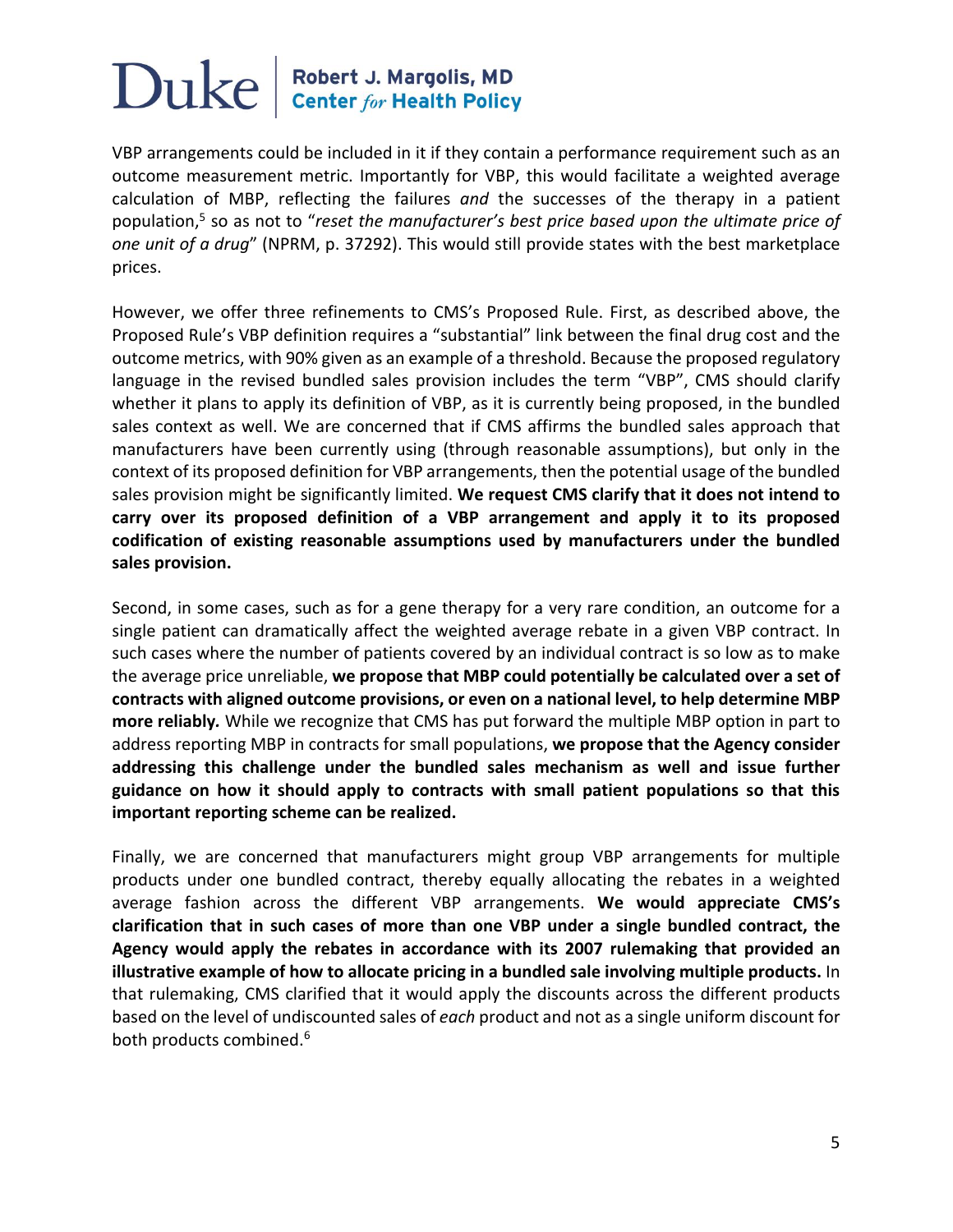## $\bf Duke \parallel^{Robert \, J. \, Margolis, \, MD}_{\, Center \, for \, Health \, Policy}$

#### *Challenges with Multiple Best Prices*

The second methodology that CMS proposes for MBP reporting is multiple best prices: in addition to the FFS MBP, the manufacturer could report a set of 'best prices' based on the range of outcome measures for that drug under the VBP arrangement. The language of the Proposed Rule seems to suggest that states would need to adopt identical arrangements to those that are given to commercial payers and track the therapy's performance and outcomes so that this MBP reporting methodology could be applied. Doing so would enable states to benefit from the same rebate levels offered in the commercial market, although the actual rebates provided to the state from the manufacturer would depend on the performance of the drug in the state's participating Medicaid population.

The multiple MBP reporting mechanism appears to be more conducive to small patient population arrangements than the bundled sales option because as CMS notes, the rebate due to the state from the manufacturer for a given patient would only be due for that patient and not all patients. In other words, it would not set MBP for the entire Medicaid market. However, as outlined below, there are various operational and other challenges that are associated with the multiple MBP proposal. For this reason, we are concerned that the multiple MBP proposal would introduce complexities that would outweigh the benefits for states that this proposal envisions.

In light of the challenges and complexities of the multiple MBP proposal, discussed in the next few paragraphs, **we propose that CMS adopt the weighted average MBP calculation as facilitated by the revised bundled sales provision as the new and primary approach for calculating MBP.** In addition, we discuss our recommendations for creating a federal framework to better enable states to enter into VBP arrangements with manufacturers (see pages 8-9).

As CMS considers how to proceed, we lay out the following main challenges that we believe are associated with this proposal, and where applicable, propose the following modifications if the multiple MBP methodology is adopted:

First and foremost, it is our understanding that the Proposed Rule intends that states would be entitled to the lowest price available absent a VBP arrangement, *i.e.*, the traditional FFS MBP, for Medicaid patients that are not included in the state-adopted VBP arrangement, therefore, potentially not supplying the state with the best marketplace prices for many of its Medicaid beneficiaries. In addition, CMS suggests that states could choose between a VBP MBP reporting and a non-VBP price reported as MBP when offered a multiple MBP reporting model. It appears that it is CMS's intention to allow states to decline adopting the VBP arrangement, and by doing so, similarly to the point above, states would only be receiving an MBP that is based on the traditional FFS formula absent any VBP and not on the basis of a bundled sales calculation. This means that if states do not have the capacity to enter into a VBP arrangement, they would be losing out on a VBP MBP. **If the multiple MBP approach is finalized by CMS, we propose that it adopts bundled sales as the default mechanism for MBP reporting for patients that are not included in the state's VBP arrangement and when the state chooses not to adopt the arrangement offered by the manufacturer, while calculating the weighted average across**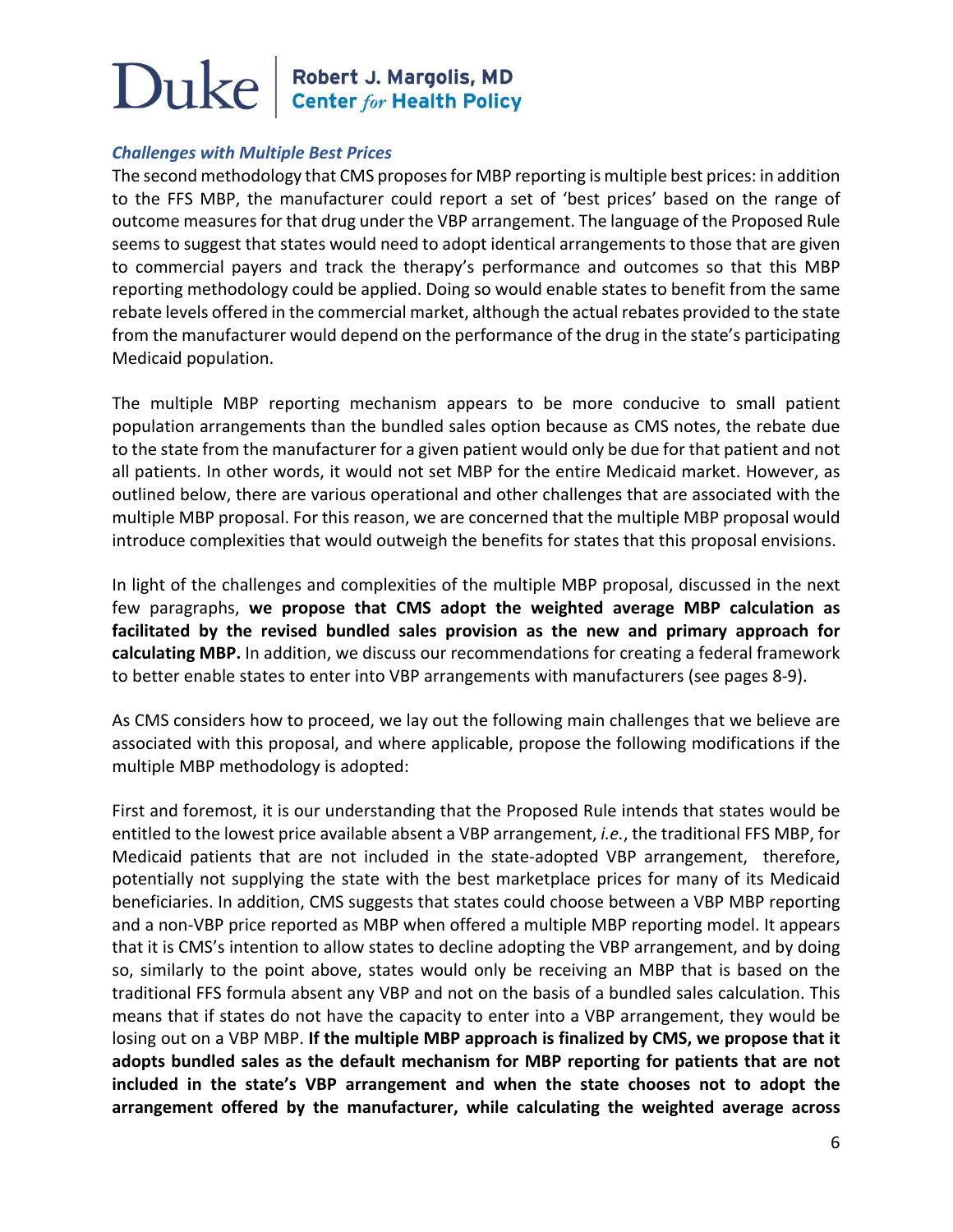#### **contracts as proposed above on page 5, to account for the volatility challenge associated with contracts for small populations.**

In addition, the existence of multiple MBPs might have implications on the calculation of ceiling prices under the 340B drug pricing program. CMS is not clear as to whether it intends for there to be multiple 340B ceiling prices based on the multiple MBPs that could be reported for a given drug, which also raises questions on which 340B patients will be entitled to which ceiling prices. **We propose that CMS clarify these issues, together with the Health Resources and Services Administration (HRSA) that administers the 340B program, so that any potential impact on the program does not deter adoption of VBP arrangements.**

CMS appears to suggest that when using the multiple MBP pathway, Medicaid agencies would pay the multiple MBPs and receive rebates using the existing statutory rebate scheme and therefore the design and implementation of any Supplemental Rebate Agreements (SRAs) would not be required. Using the multiple MBP model while eliminating the need for using the SRA pathway would allow the rebates to be paid to the state on FFS and Medicaid Managed Care (MCO) utilization alike, and provide the negotiating parties with greater flexibility to design VBP arrangements than has been allowed so far using SRAs. **We would appreciate CMS's confirmation that this is its intention.** 

Finally, in the event that a drug manufacturer has multiple VBP structures in place with commercial payers for a given drug, the Proposed Rule seems to require the manufacturer to report all of these arrangements to the state, with the lowest price for each performance level, so that Medicaid can pick the "best deal". **While this is our reading of the Proposed Rule, we would appreciate CMS's clarification that this is its intention.**

#### Area 3: Addressing the challenges of VBP implementation

Duke-Margolis has written extensively about the operational challenges of implementing VBP arrangements for medical technologies.<sup>7</sup> Based on our experience with this topic, we see numerous areas that the Proposed Rule could better clarify how these contracts might be operationalized and signal how CMS will serve as a resource to enable their progress. We divide our comments into the implementation considerations for states and all payers and what CMS should prioritize in final rulemaking and address in future agency actions.

#### *Recommendations to Facilitate State VBP Implementation*

We previously raised concerns against the multiple MBP approach outlined in the Proposed Rule because there appears to be simpler, more straightforward vehicles to enable value-based payment arrangements. However, a standalone and substantial problem with the multiple best price approach is that a given state's ability to "choose" one of the VBP best prices will be limited by that state's' ability to implement the VBP arrangement. Typically, a payer in a VBP arrangement will need reliable data on utilization, diagnoses, and clinical outcome measures. In many cases, a state or managed care entity must collaborate or receive support from the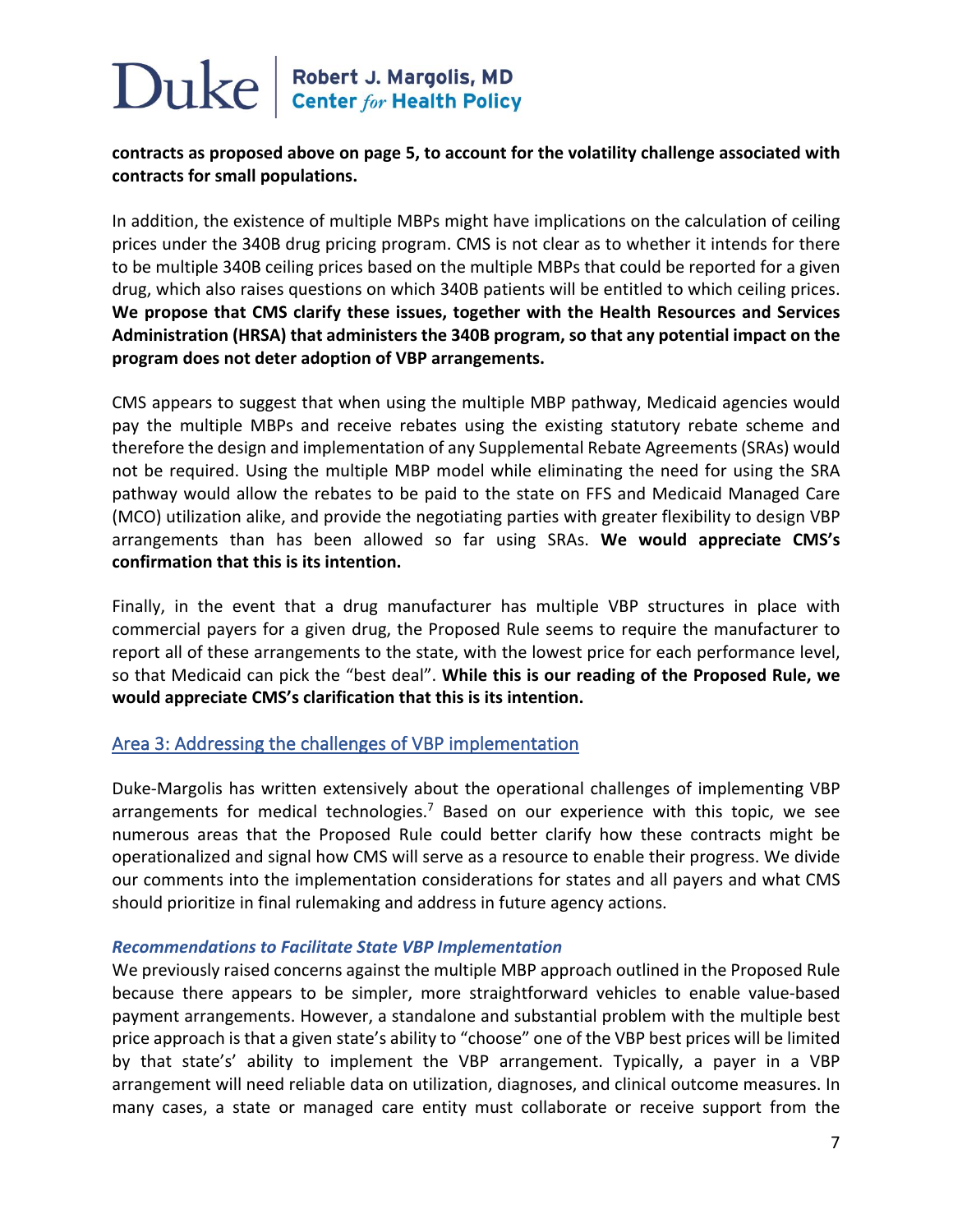manufacturer. There is no way to implement that arrangement if that state does not have adequate and timely access to data. We recommend two sets of actions that CMS can take to address this challenge in final rulemaking: new regulatory language for final rulemaking to enhance Supplemental Rebate Agreements to make them more appropriate for state VBP contracting and sustained support for states after the rule is finalized.

**We propose that CMS develop a federal framework for state Medicaid agencies for designing and implementing VBP arrangements.** A first step in building this regulatory framework could be expanding the existing Supplemental Rebate Arrangement (SRA) requirements to better enable state VBP arrangements. These 'VBP SRAs' would have specific characteristics and requirements, such as:

- A VBP arrangement, as defined in the final rule, between a state or state(s) and a manufacturer;
- Manufacturer rebates to the state that are at least as large as rebates the states may receive *from the bundled sale weighted average approach proposed by Duke-Margolis*;
- Payment in the arrangement that is at-risk based on an observed outcome(s);
- Price negotiation between the state and manufacturer that is confidential, mirroring the current FFS SRA requirement;
- Payment from the state to the manufacturer that is not required to be on a per-unit basis and can occur before a product is used.

There are several compelling benefits with developing this enhanced type of SRA meant to allow states to benefit from arrangements negotiated in the commercial market. It closely follows the Section 1927 statutory language enabling Supplemental Rebate Arrangements and explicitly allows states to enter into pooled arrangements. It also guarantees that states can negotiate a price that is anchored to existing VBP best prices, creating an avenue for states to receive uniquely higher levels of rebates than even all other VBP markets. Finally, it removes FFS limitations that have prevented certain types of payment models in the current environment, such as truly prospective, population-based models. This proposal offers states special authorities beyond the Proposed Rule that may mitigate concerns that states will not have options to receive potential savings associated with implementing VBP arrangements.

Since many states direct managed care entities to administer their programs, Medicaid programs also need to clear ways to direct MCOs to implement VBPs that ultimately benefit their state and beneficiaries. Currently, CMS-authorized supplemental rebates provided by manufacturers to states are specifically excluded from AMP and MBP reporting. However, as some states have been allowing supplemental rebates to be paid by drug manufacturers to MCOs, this practice has raised questions regarding the status of those rebates in the context of MBP reporting. The Proposed Rule seeks to address this issue by creating a definition for "CMS-authorized supplemental rebate agreements" that would only permit supplemental rebates that are paid under a State Plan Amendment (SPA) and to a state Medicaid program, to be excluded from MBP reporting. We are concerned that this change might adversely impact the rebate calculation for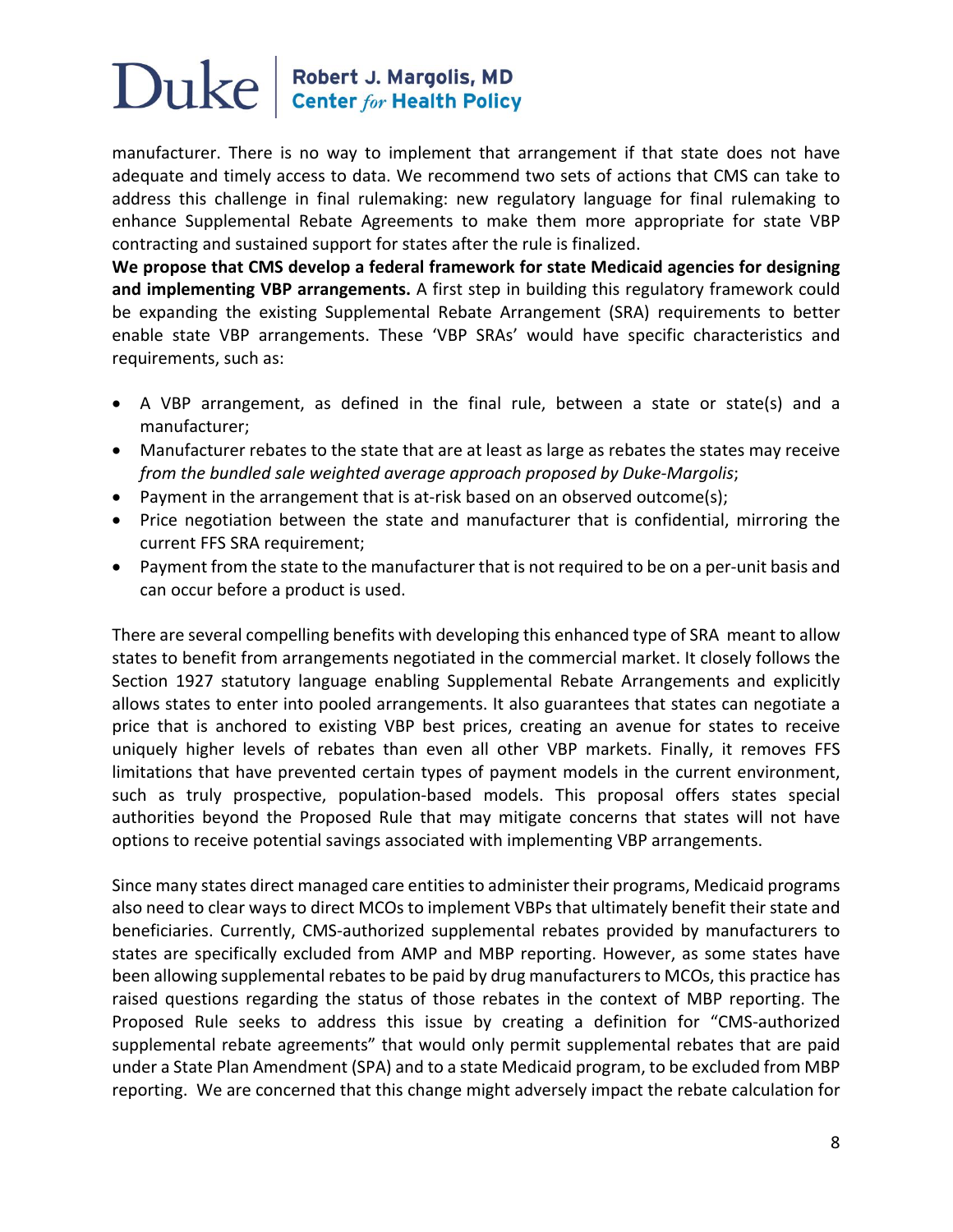some manufacturers and as a result limit their ability to enter into VBP arrangements with Medicaid MCOs. Providing Medicaid MCOs with the flexibility to negotiate VBP arrangements independently of state Medicaid agencies would broaden the scope of the types of VBP arrangements that manufacturers and Medicaid MCOs could enter into for Medicaid managed care populations, especially as managed care has become prevalent in most state Medicaid programs.

We believe that these recommendations are most appropriate to shape final rulemaking but urge CMS to consider a broad set of actions to support state VBP implementation after the rule is finalized. Specifically, we think that CMS should begin to support state VBP implementation efforts in the following ways:

- **If CMS decides to finalize a multiple best prices approach, we recommend that CMS should provide a mechanism for manufacturer communication of multiple best prices to states***.* We believe that the agency must provide a mechanism that allows states to proactively understand what multiple best price options exist for them while preserving some capacity for manufacturers' proprietary details of the VBP arrangements to be kept confidential. Ideally, this reporting mechanism would be described in subsequent guidance to allow manufacturers to know exactly what standardized elements to report to CMS and when. CMS would record these in a timely way and have a mechanism to confidentially disclose to states what types of VBP arrangements are available for a given product and their guaranteed net price. Because of the novelty of VBP payment models for medical technologies, there is an elevated need for clear reporting requirements and for states to know exactly what their VBP model options are at any time.
- **CMS should consider additional policies such as supporting the collection of important outcome measures as a type of meaningful EHR use. In designating a new type of meaningful EHR use, CMS should play an active role in the harmonization of performance measures across states to avoid duplicative measurement efforts.** This aligns with CMS efforts toward "meaningful measures" to reduce provider burden<sup>8</sup> was well as advancing VBP use.
- **CMS should provide opportunities for cross-state learning or multi-state initiatives to support state VBP implementation: developing internal state capacity for VBP arrangements, contracting with managed care organizations, and guiding the development of a cross-sector, multiple-payer data system. To** For states seeking to develop this capacity themselves, CMS could give clear guidance on some potential strategies that states could use to direct managed care organizations to enter VBPs on the state's behalf, or provide guidance regarding the extent to which manufacturers can appropriately be involved in data monitoring.

#### *Recommendations to Support Multiple Payer VBP Implementation*

We emphasize that the Proposed Rule is a significant step to creating a new payment environment for medical technologies that aligns payment with outcomes. However, we think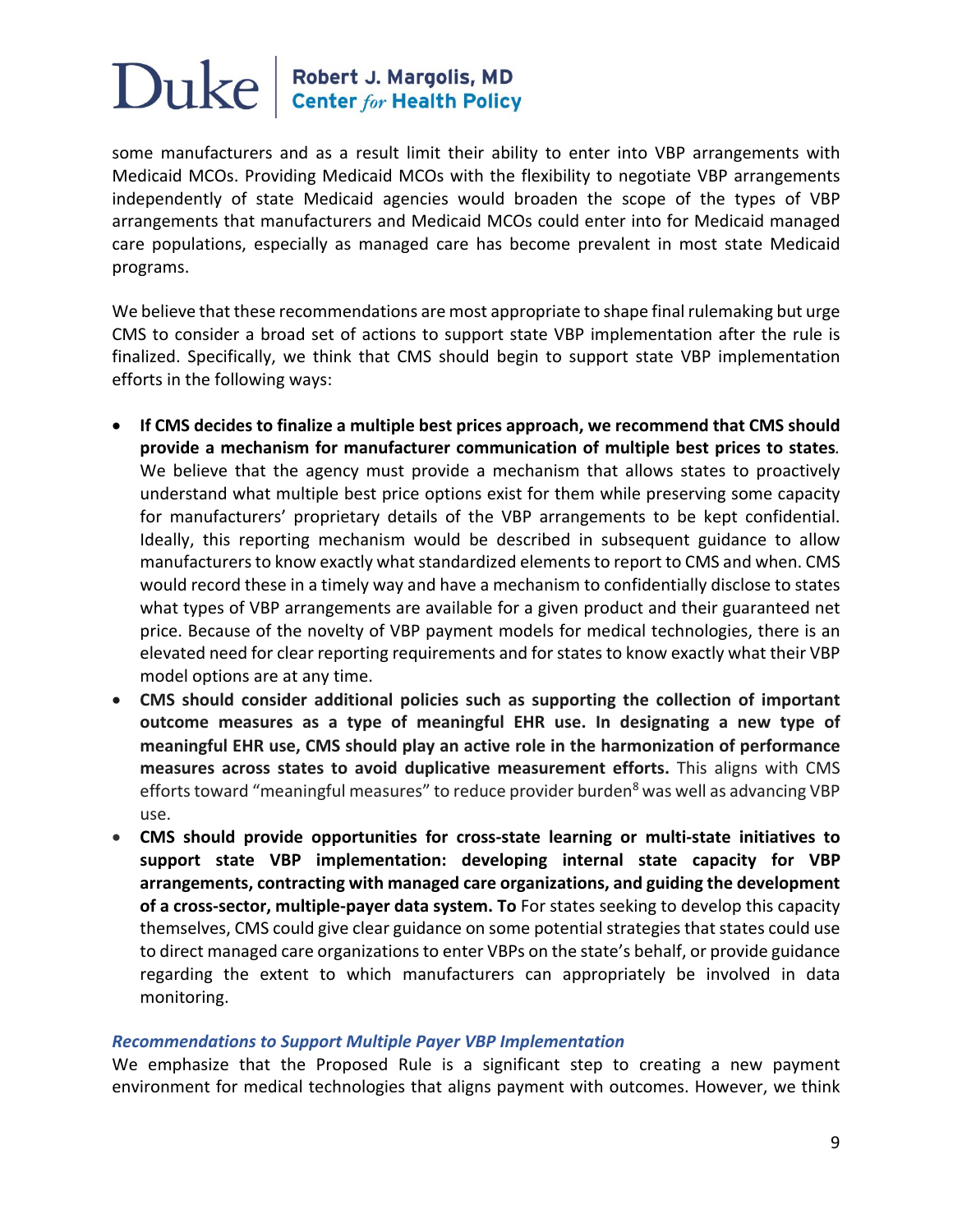that there are additional regulatory and operational concerns that the agency should address in order to continue to support VBP adoption.

In the current environment, there is misalignment regarding which entity (payer, manufacturer, or both) is responsible for tracking outcomes. We do believe that CMS should not prescribe in rulemaking how this should be determined but should instead promote policies that allow for sharing of best practices, opportunity for stakeholders to collaborate on long-term data tracking, and consider developing multi-payer reporting systems. One significant barrier that the Proposed Rule does not address are regulatory challenges that payers and manufacturers face when attempting to collaborate on shared reporting systems. The Proposed Rule does not address issues that might arise from the AKS, which might consider manufacturers' data monitoring and outcome tracking activities as unlawful inducements.<sup>9 10</sup> This obstacle might become even greater in light of the HHS OIG's proposal to exclude drug manufacturers from its newly-proposed safe harbor protection for value-based enterprises in October 2019. We recommend that CMS **consider coupling the Proposed Rule with an OIG NPRM to create a safe harbor for VBP arrangements for medical products or pursuing future rulemaking to produce a new safe harbor.** 

### Conclusion

We support the Proposed Rule's intent to address barriers to greater adoption of VBP arrangements. We encourage the Agency to consider our recommendations as a means of adhering to the proposed guiding principles. With thoughtful additions to the sections focused on the VBP definition, MBP methodologies, and implementation challenges, the final rule can be a significant and positive improvement to the pricing and payment environment that supports a higher-value health care system. This Proposed Rule is an important and commendable step in the transition to system where medical product payment is accountable for outcomes. To meet these goals and truly make value-based payment a reality, sustained effort beyond this Proposed Rule is necessary.

\*\*\*\*\*

The Duke-Margolis Center appreciates CMS' consideration of our comments, and the Administration's support for advancing high-value, affordable healthcare. We and our colleagues would be pleased to provide more information on these issues if that would be helpful.

Sincerely,

Mark McClellan – Director, Duke-Margolis Center Marta Wosinska – Deputy Director, Duke-Margolis Center Beena Bhuiyan Khan – Research Associate, Duke-Margolis Center